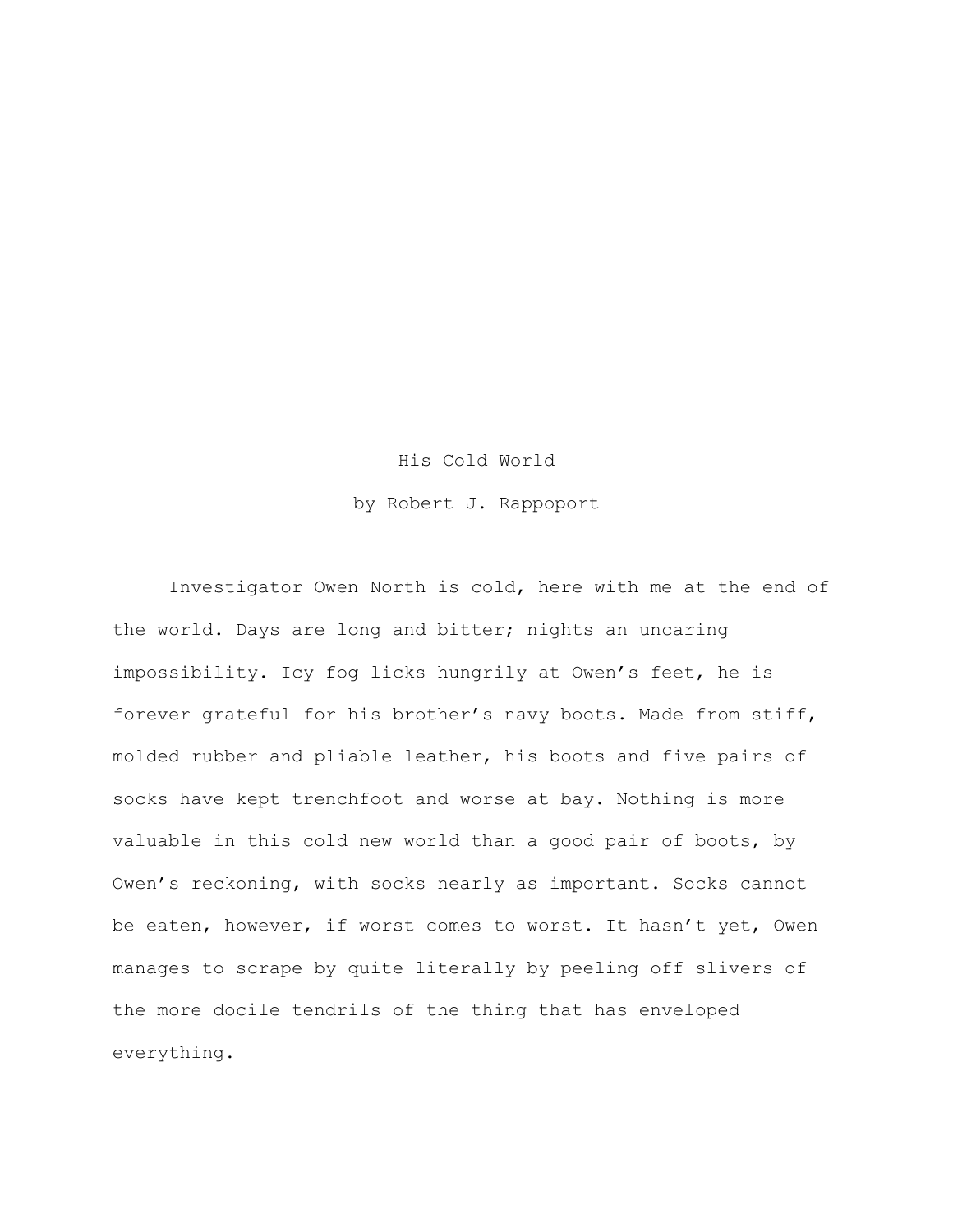Owen stands up from an electric heater, taking his quilted blanket with him as a shroud. He turns off the gas-powered generator that has become his pride and salvation. He hears it whir into silence with a familiar foreboding. He hopes, as always, that it will find it in its heart to start up again when Owen asks it to. Owen takes in a deep breath of chilly air and exhales from his diaphragm. His breath comes out visible and he grimaces, scratching flakey skin from inside a beard that has long since lost its novelty or usefulness.

"Gotta get up, come on. Come on." He speaks loudly to himself; the concept of being alone with his own thoughts is familiar to him and he has no need to internalize. His voice echoes inside of the parking garage that has been his underground sanctuary for several months. Months? Feels like years. Owen has lost his sense of time in this place. Maybe it's for the best.

His vocalizations turn to grunts of exertion as he begins to stretch and warm up his body the only way he knows how: a yoga routine from an old DVD that broke when it was smashed against what used to be Owen's roommate. After that, two hundred crunches. Five hundred push-ups. Fifty pull-ups using the open window of a white van with "live free or die trying" written in indelible black spray paint on its side. Two laps around ten levels of parking garage, avoiding the top floor that opens to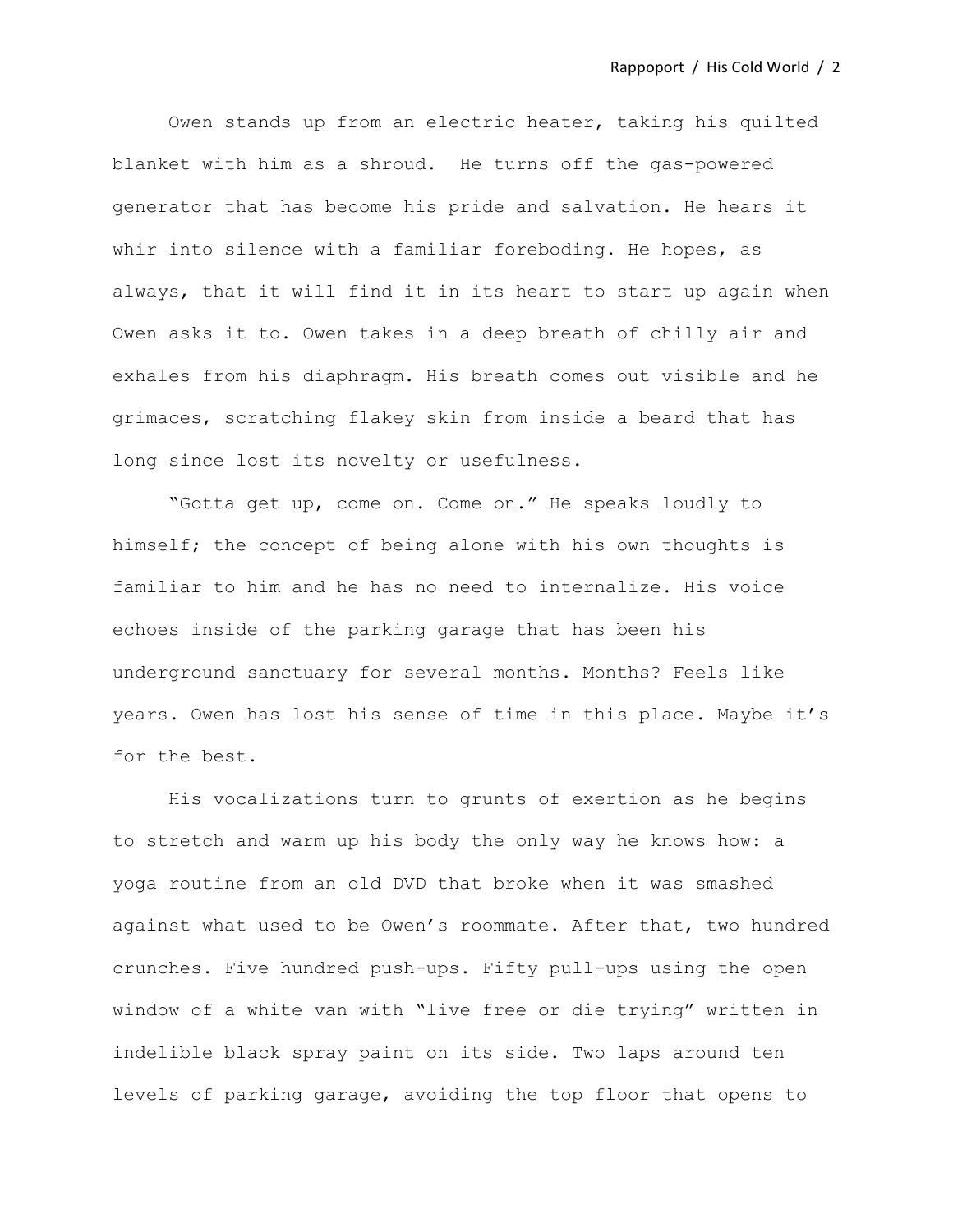the surface and the cold. Three hours later he eats some tentacle jerky for breakfast. It reminds him of what he imagines hell tastes like.

Owen's breath comes out in puffs of steam and he feels warm everywhere. He is also sweating, a problem he solves with a windshield scraper that he has cut to fit along the grooves of his body.

Owen stretches again and retrieves his sword from its place in the van. He hefts it and feels the cold steel leach his heat away from him. It is a marvel, his investigation tool, four and a half feet of pitted black… something that has never lost its edge.

He found it when everyone else was running and he had tripped over broken concrete. He heard a loud squelching noise and thought he was about to be devoured, knew that he would not survive. Then he saw it, glowing inside the pustule that had erupted from the earth. His salvation. It whispered dark things to Owen, he learned enough to know not to listen too carefully. It still whispers, though. Calls him strange names and gives him some damned bad nightmares. The devil you know, he reminds himself, is better than the devil you don't.

Owen practices, performing a sword training exercise that he half remembers from a Bruce Lee movie. The sword heats in his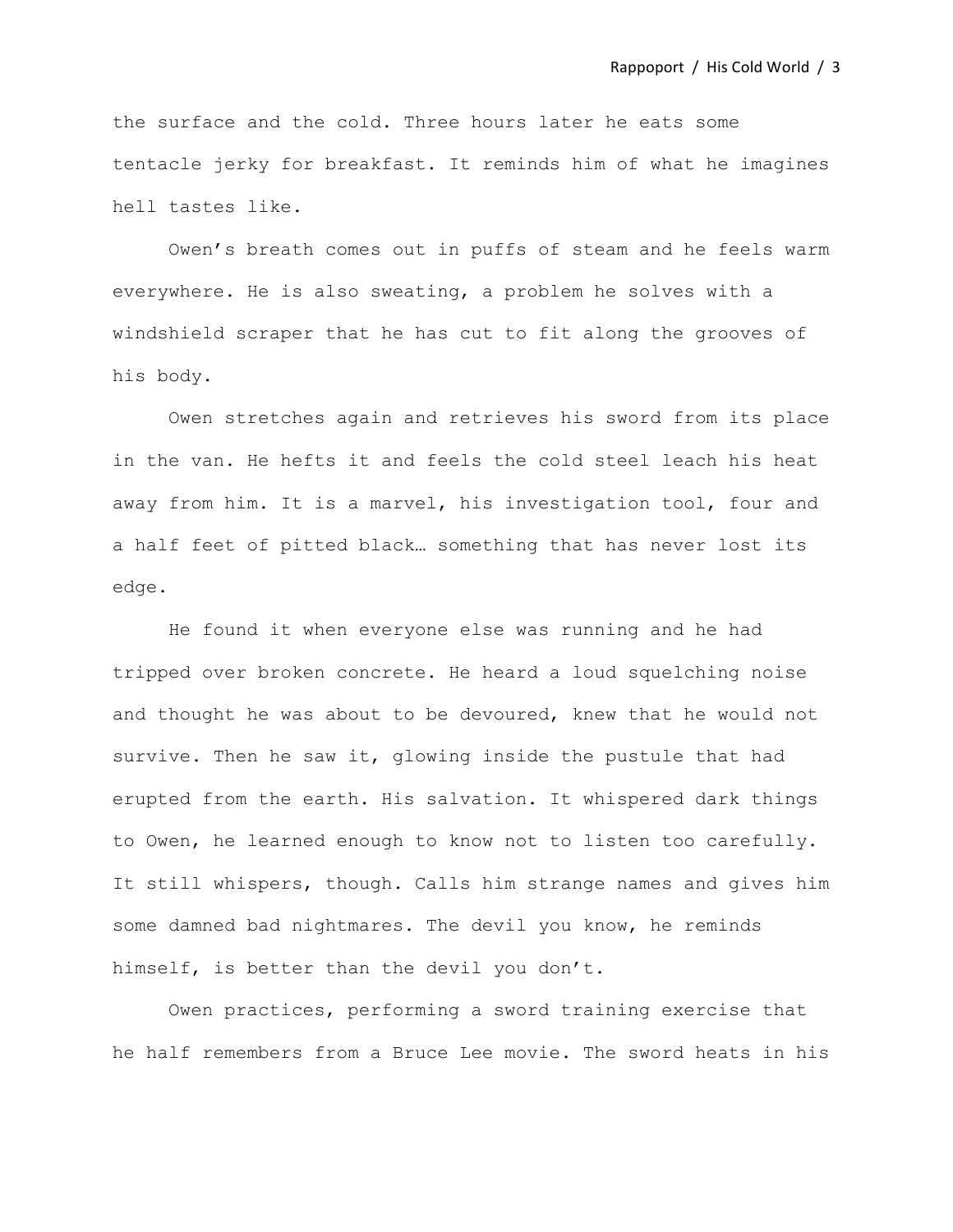hands and soon the two have reached equilibrium; they thrum together. Owen's breath comes out clear, he is ready to explore.

Owen begins by cleaning his boots and putting on dry socks. This pair is dyed a muddy red color and stiff. He wants to use one of the few pairs of snow white socks he has left. He pauses, looking at the two pairs of white socks piled separately from the dirty ones in the SUV in which he takes refuge every night.

Owen stares at his fresh socks for a long while, "How long has it been, really?" He asks, allowing the weight of it all the press in on him for just a moment. Their heavy alabaster mouths remain stapled shut and they do not answer him. They never do. He grunts and shuts his eyes as he puts on a pair of filthy socks. He feels their filth spread and mix with the oils of his feet. They are solid, though, and they'll keep out the water for a little while longer at least. Finally, Owen puts on his boots, firm leather and rubber mixed to make an impervious bulwark against all that might harm him. His shield and salvation, given to him by someone Owen can no longer picture.

Owen remembers the events of the awakening, but little before then. He remembers sparking wires, a telephone, and a disappointment that amateur detective work didn't get him as much pussy as he had thought it might. Now, all Owen has are his boots, his socks, and the sword. It will have to do.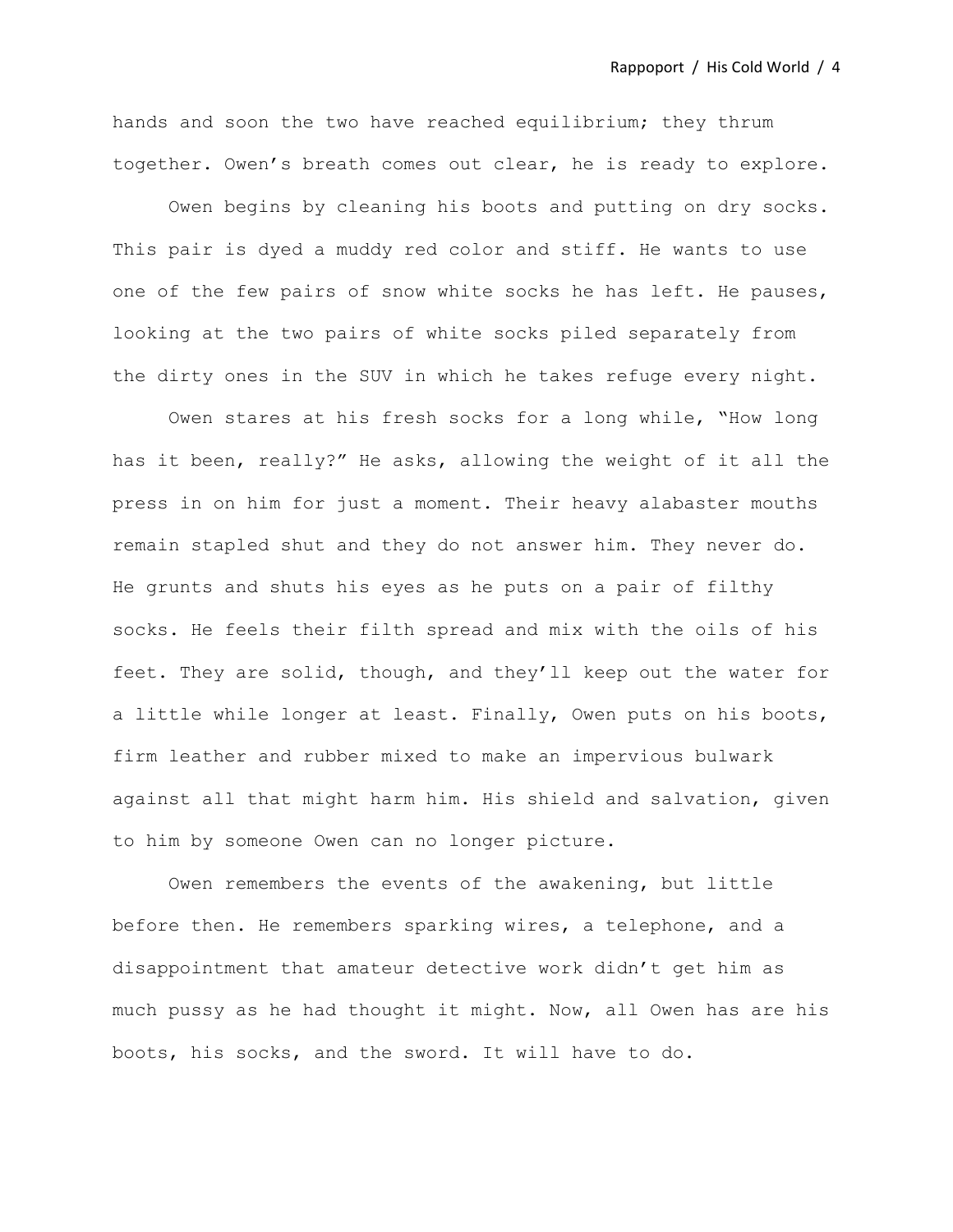After his boots are secure, Owen puts on a heavy jacket and leather gloves. His armor is well worn, but still functional. The jacket is his reason for exploring today: the white crap that's inside it has started to poke out and he has yet to find a needle that hasn't shattered under the brutal cold. He's been able to find replacement coats, some better than others.

Yesterday, while scouting, he found bright red words proclaiming "Yick's Sporting Goods" that stuck high into the air on a billboard. The address to which the billboard directed was familiar to Owen. It was a little farther afield than he might normally be comfortable with, although… He secures the sword in a makeshift sheath along his back and does up the old coat's buttons for what he hopes will be the last time. He begins to climb up the levels of his parking garage, feeling confident. This is good.

As Owen climbs higher, he feels the temperature drop, and his hard won heat begins to leak out of the tears of the coat. He curses and shuffles and takes big steps, doing all he can to keep his blood going. By the time he reaches the open window on the tenth floor he's sweating again, and breathes in deeply from his chest, moving the chill air into the warmest part of him. It feels like he's taking on the evil of the world and rejuvenating it. He stares out of the window onto desolation and wishes that this were the case.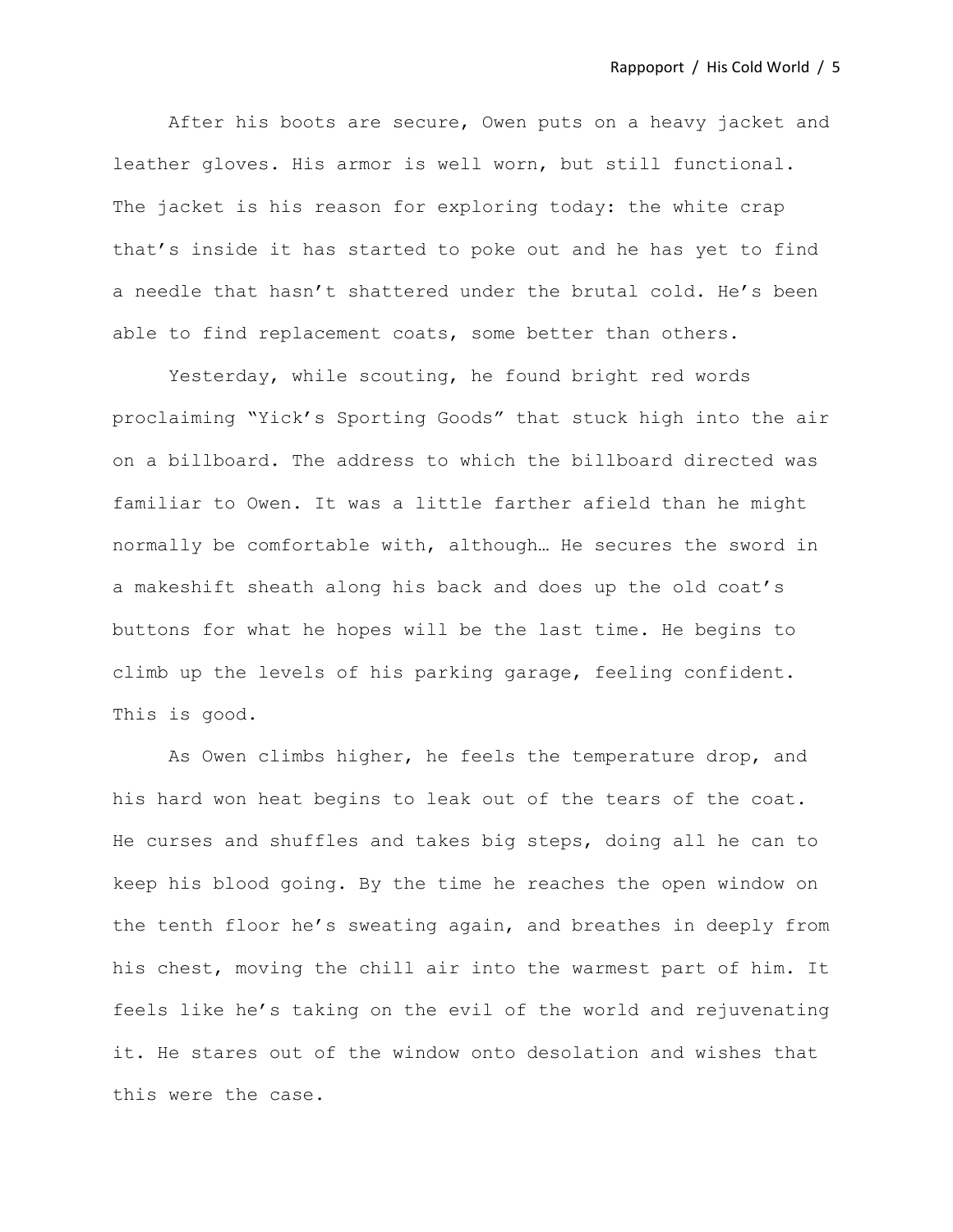To call it snow would be inaccurate. What Owen steps out onto could be better described as a pearly white shell that has cocooned the world, or at least Massachusetts. He heard about the horrors other states and nations were enduring, but it never felt real to him. He relies on what he can see with his own eyes, a trait that serves him well and keeps him focused. The sword probes into him, beating out a staccato rhythm inside his skull. Owen believes that this is the sword attempting to break into his mind. He is not wrong.

The tops of skyscrapers and high-rises serve as landmarks for him, the broken glass and white shell nearly blinding him in reflection of the indifferent yellow sun. The star rises still, and yet provides nothing save tantalizing patches of warmth beneath chilling winds that caress like the clammy touch of a long-dead mother. The sun is just one more deicide brought about by whatever it was that woke within the Earth.

Owen begins to walk heavily, his boots shifting the everpresent fog around his feet. He makes each of his movements as deliberate as possible, he has seen sinkholes before and is cautious. Tentacles wave and dance, searching for purchase like putrescent beanstalks. Owen ignores them and they him, they have an understanding for now. The sword whispers something to him, something about the Other. The Other that Owen has run from time and time again. It doesn't take long before he catches sight of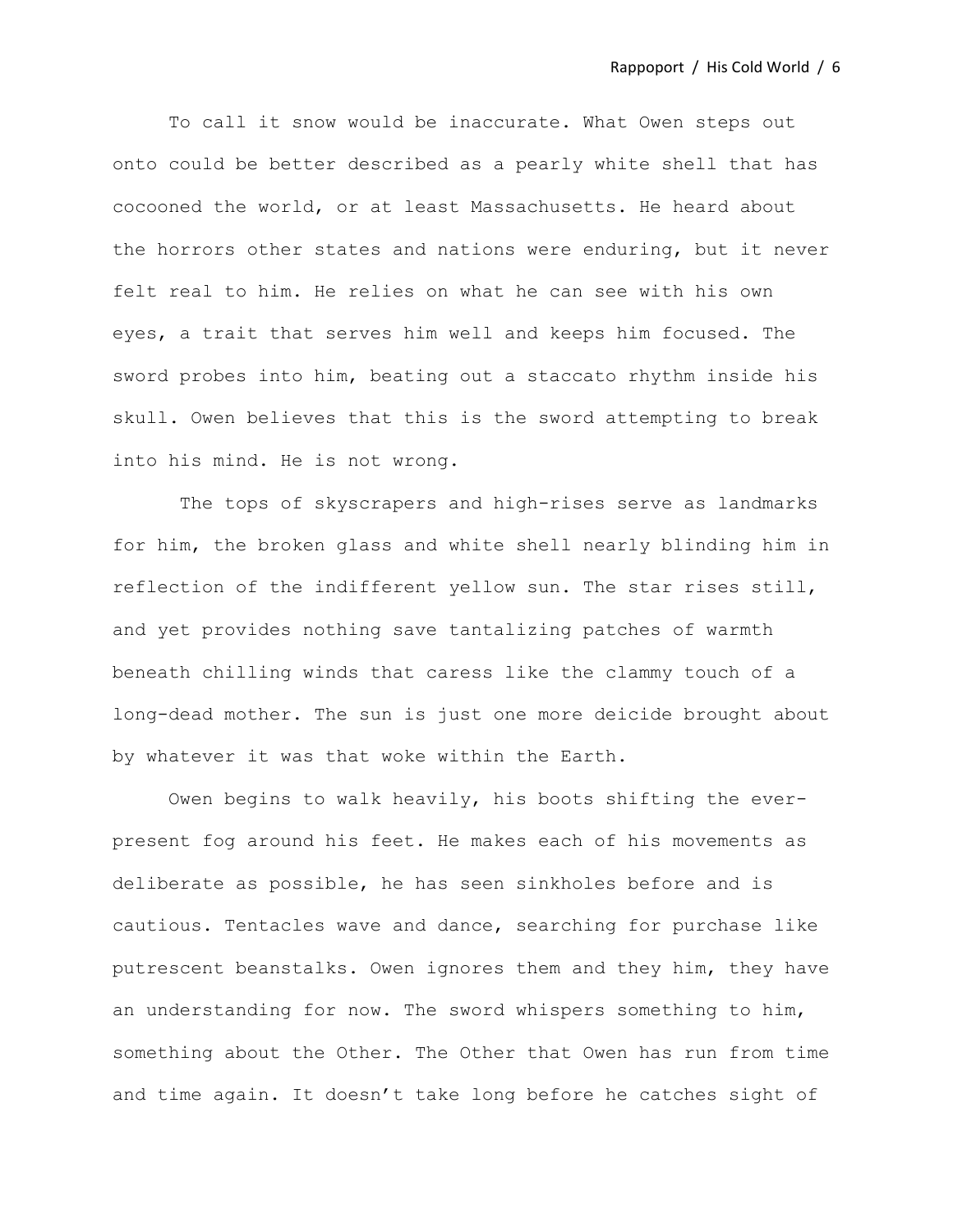one: human-shaped but huge, and full of wisps and shadow, striding aimlessly in his direction. Owen's sword cools against his back. He has to stay out of sight.

Owen dashes behind the cover of an old apartment building and stares at the Other through a broken window. It jerks animatedly and Owen wonders for the thousandth time what the hell these things are. They showed up after everything went to hell, he knows that. After the snow fell until it couldn't fall anymore. The Other are his company up here, and he doesn't know the first thing about them. Except that his sword wants them. He knows that much from the whispers. It hungers for the Other almost as much as it loves Owen. Fortunately, Owen has managed to keep his vicarious gluttony in check and has yet to encounter an Other as more than brief glimpses as they go about their business.

This time however, something is different.

Owen notices that this Other is heading South; the same as him. What's worse, it is moving with a purpose.

If he didn't know better, he would think that this Other was also heading to the sporting goods store, as though called to it. He doesn't know much about the Other, but he does know that he never wants to deal with one inside of a building. The Other can go through walls. Owen cannot.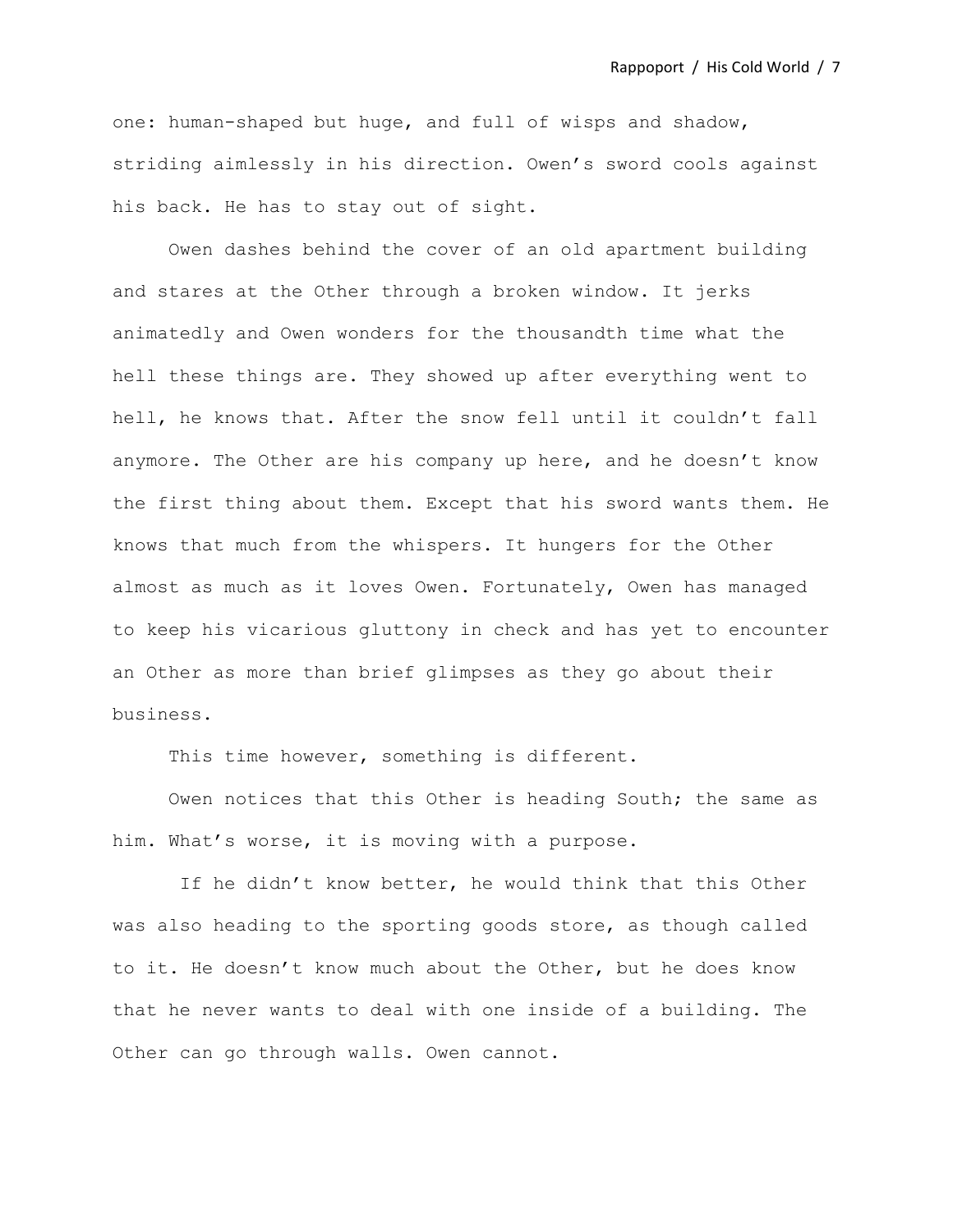"Shit, shit," Owen says as the Other comes closer. He ducks down and waits for the right moment. It passes by Owen so quickly that he barely has time to draw his sword before it's on him.

"Hey shitface!"

The Other turns, and Owen finally gets a good look at it. He is immediately overcome by nausea at the sheer size of it. Owen stares dumbly, head on, at what would be the Other's loins on a man. Inside there are faces, dozens of them, screaming. They are being torn apart and reformed, digested. Owen cannot tear his gaze away even as the huge Other looms above him, oddly passive. He stares into those faces until he lets out a scream to match their own and charges at the Other, the sword guiding him.

Owen springs out to the side and lets the sword swing in a wide arc aimed at the beast's legs. Owen is taken off his feet by the momentum. The blade breaks through frozen air as the Other strikes out with its arm with inhuman quickness and Owen grunts with pain as it slams into his spine. He is forced inches into the shell, immobile. He feels sick.

The sword feels heavy in his hands, Owen can feel it drawing more and more heat from him. He gives it willingly, the sword whispers that it will give him power and right now he needs it. The shell melts around him as The Other lifts its foot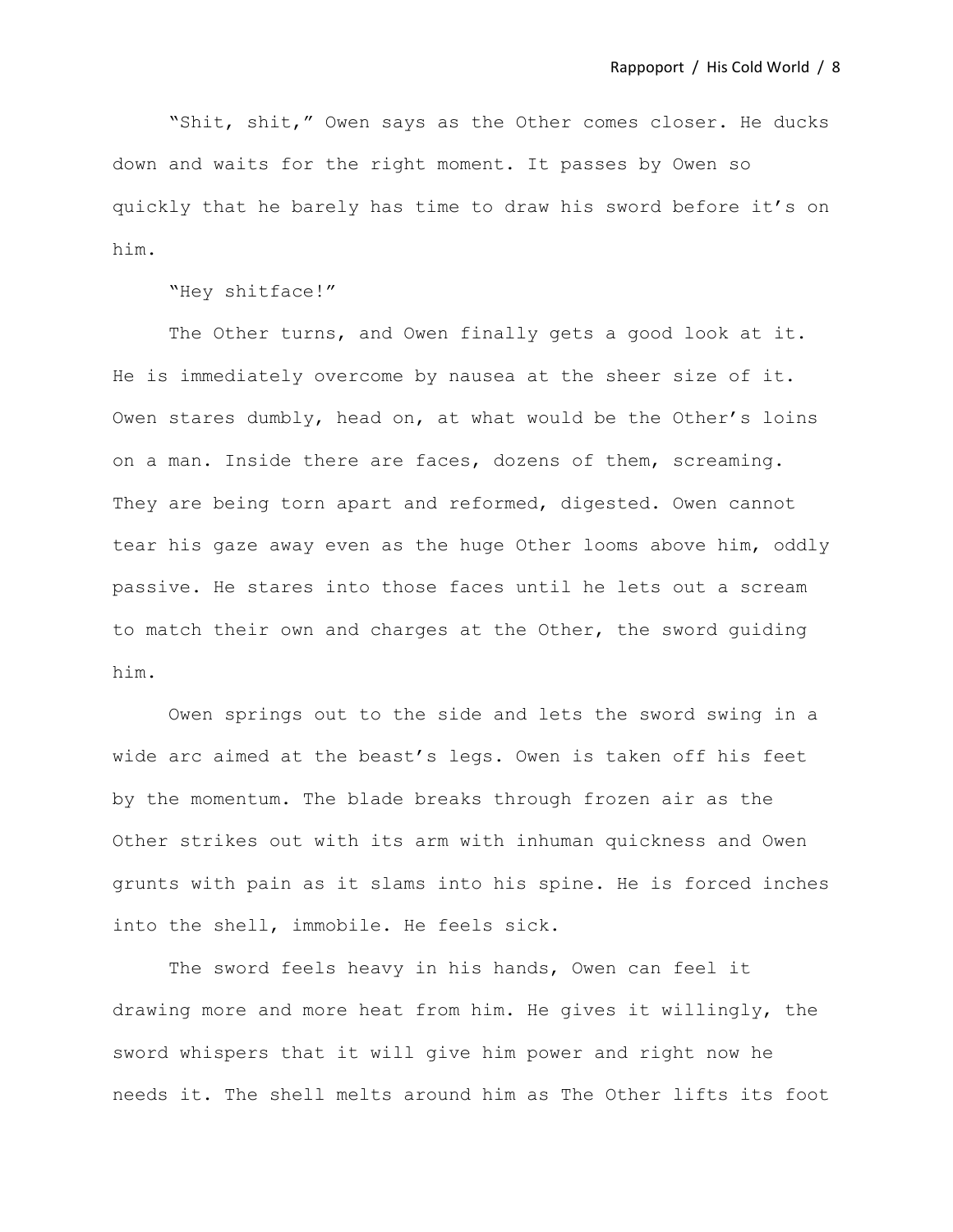for a fatal blow. Owen allows the sword to drag him from the shell, just barely avoiding the attack. He skids on the cold surface, his coat tearing from the impact. He feels the damp chill of blood freezing as it leaks from his no doubt broken spine. He dares not move, but the sword screams to him. All wounds will heal if he kills the Other.

It stands above him and all Owen can see are the screaming faces. Owen feels his arm lift as the sword moves on its own. Owen imagines he can see green ichor dripping from the blade. The blade lodges itself inside the creature's loins and the faces inside began to howl desperately. The blade glows contentedly inside that black essence. As the blade drinks its fill, Owen can feel his back repairing itself. He draws back soon as he has his enough to keep moving, despite the blade's protests. Black liquid spills from the hole in the Other, as though it was being drained, pooling like oil and leaving a crystalline frame behind. What remains of the Other glistens in the sunlight as the black oil carries on screaming. It's over.

Owen turns away and vomits. He curses and swears and stumbles away from the screeching. The sword wants something from him now, wants it terribly, but he cannot oblige it. He hears a horrible cracking noise behind him that rumbles deep inside of him. He knows that sound and began to run.

"Shit!"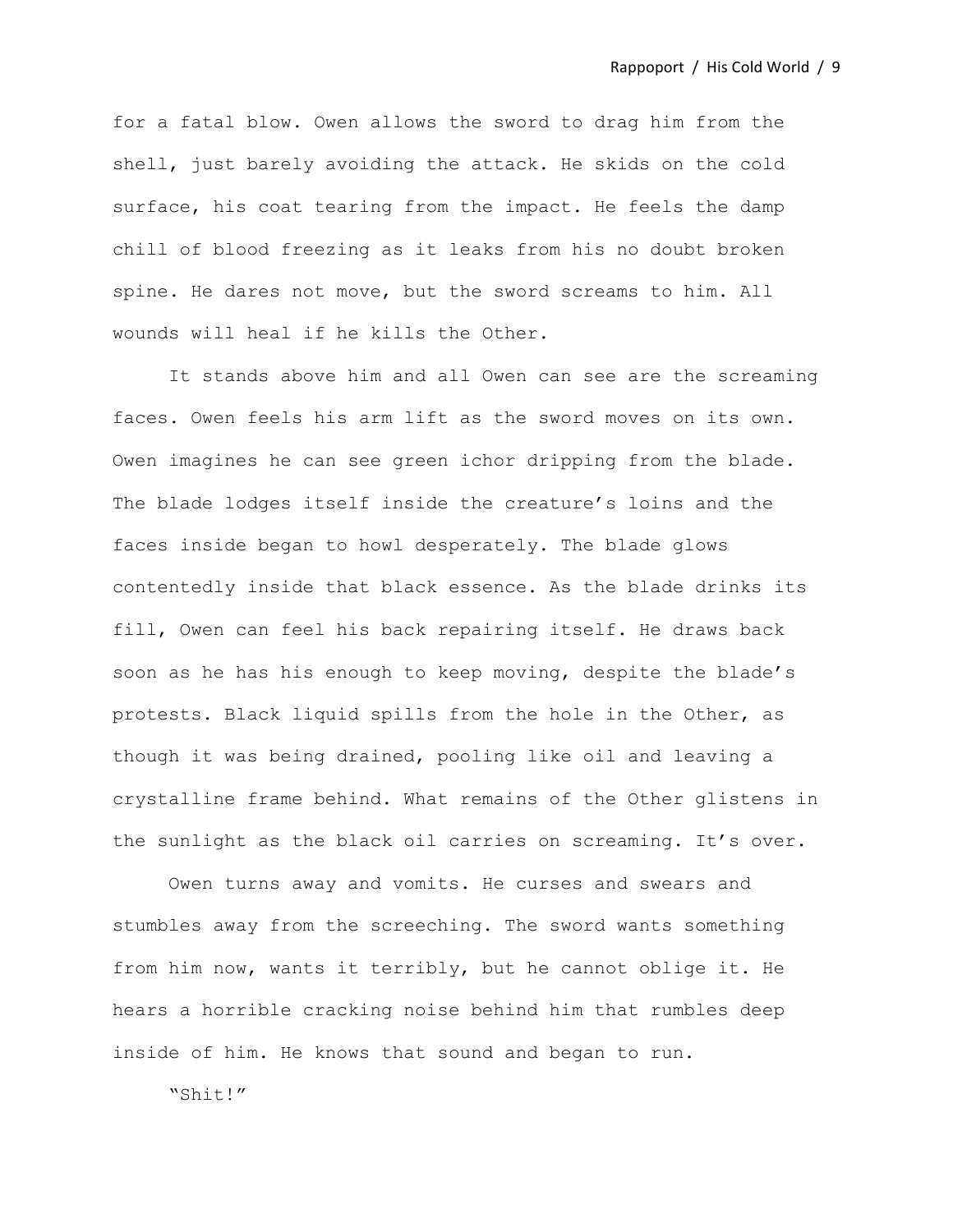The crack turns to a crumbling whine and suddenly a hungry red tendril pierces the shell where the black stuff has fallen. The appendage splits open, revealing thousands of grotesque approximations of human tongues that grab and suck the black stuff until nothing remains. The tentacle writhes violently; then, nothing. It waves silently in the wind. The crystalline corpse of the Other stands nearby, the outline of a human in agony. Owen takes a deep, gritted breath and keeps on moving, triumphant and alive.

#

Owen reaches the building that houses the sporting goods store without further molestation. His shirt is frozen to him by bloody scrapes. He can still move, barely. He must survive; he hears this whispered to him more than ever now. He must survive. Owen is unsure whether the words are coming from him or elsewhere. In a quiet, lonely place of his mind, Owen knows the truth. He ignores it. In that quiet place there is no purpose, only death.

"Keep going." He murmurs, gripping his sword and feeling the leftover heat from the battle drawn away from him and into the cold metal hilt. Owen takes a deep breath and begins to enter the building through a broken window, carefully avoiding razor shards that frame the makeshift entryway.

One foot though. A leg.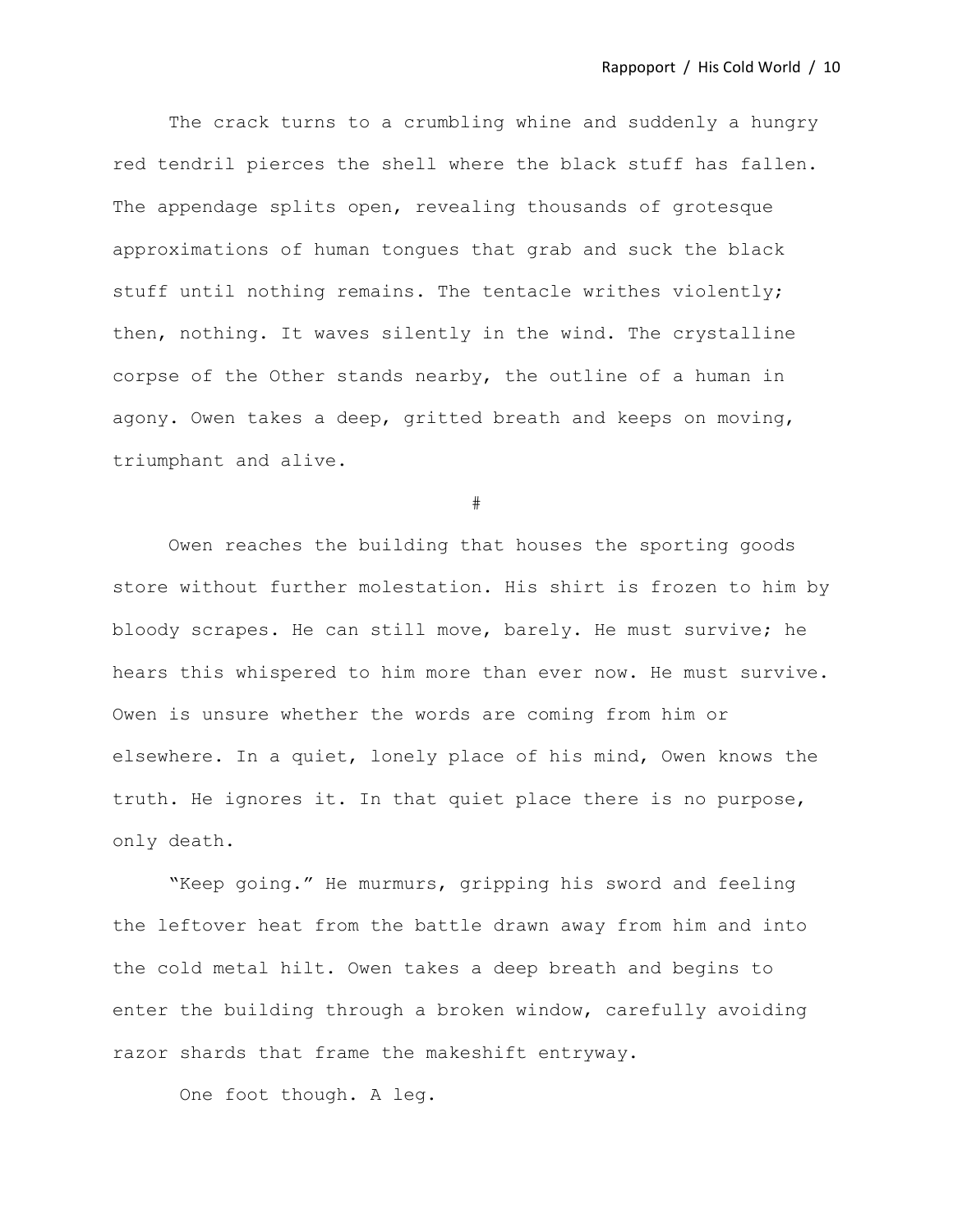He shivers, cutting himself on shattered glass. A precious drop of blood freezes on the glass. Owen's head is filled with voices. He shudders and makes himself move. A shift of weight and he's through, on one of the top-most floors of what comes to a ten-story building. He remembers elevators fondly and curses them in equal measure. Memories from a life now gone will just hold him back.

"Stairs, right? Gotta be somewhere." Owen holds his sword out and ready as he searches doors on the floor. In the quiet darkness he wishes for the innocent whiteness of his clean socks. Quietly, almost reverently, Owen enters into a room with rows of empty cubicles.

Owen breathes and listens attentively to the sound of paralytic civilization. He finds magazines on a desk, dozens of laptop computers that have cracked outward from the cold. The legacy of his race that amounts to nothing.

"Not one goddam fucking useful thing." Owen says, and throws a computer, then another. He rages for a while, eventually kicking a desk hard enough to shatter a normal man's legs. The desk tips slowly, on a fulcrum, then with a long groan, the desk falls through the floor.

Owen can hear it crashing down floor after floor. The sound is lonely, suicidal. It is quiet for a long time as Owen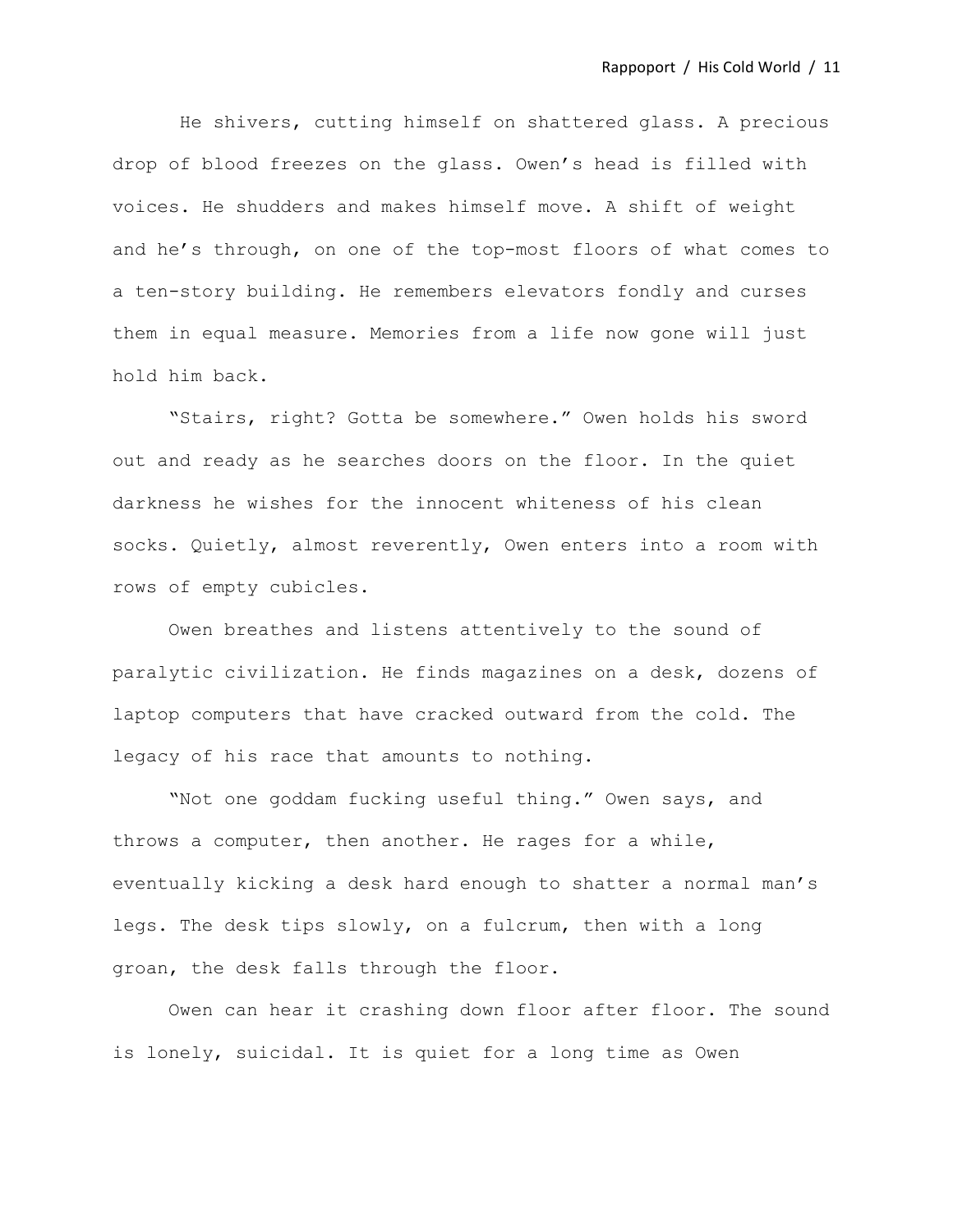contemplates the new hole, bits of plaster and frozen concrete falling. Then chunks.

"Oh, no." Owen tries to back up but he is too slow, too tired. He has been waiting for the world to fall for many years. He knows that he has been brought here and he accepts it, finally. The building creaks and groans and he only manages to yell out a few choice swears before the floor splits open like a mouth and he falls through ten stories into blackness.

Owen dreams restlessly and remembers, watched by shadows and the frostbitten corpses of his fallen brethren. He dreams of a life no longer his own, a time before the world was enveloped by ice and the eldritch life that took up residence in the core. A time before the Other began to walk his cold world. I watch him as well, waiting for Owen to wake and take hold of the future I have so carefully made for him.

As is the nature of dreams, Owen recognizes his brother before he truly emerges from the fog that surrounds them. They stand in large parking lot. They are huddled near an expensivelooking car with expensive-looking electronics tossed carelessly in the back seat. Owen holds his breath and keeps his hands steady as he works a thin metallic instrument into the space between the window and the car door, feeling for the latch. He finds it easily: years of practice without consequence have made him skilled and bold in his precision.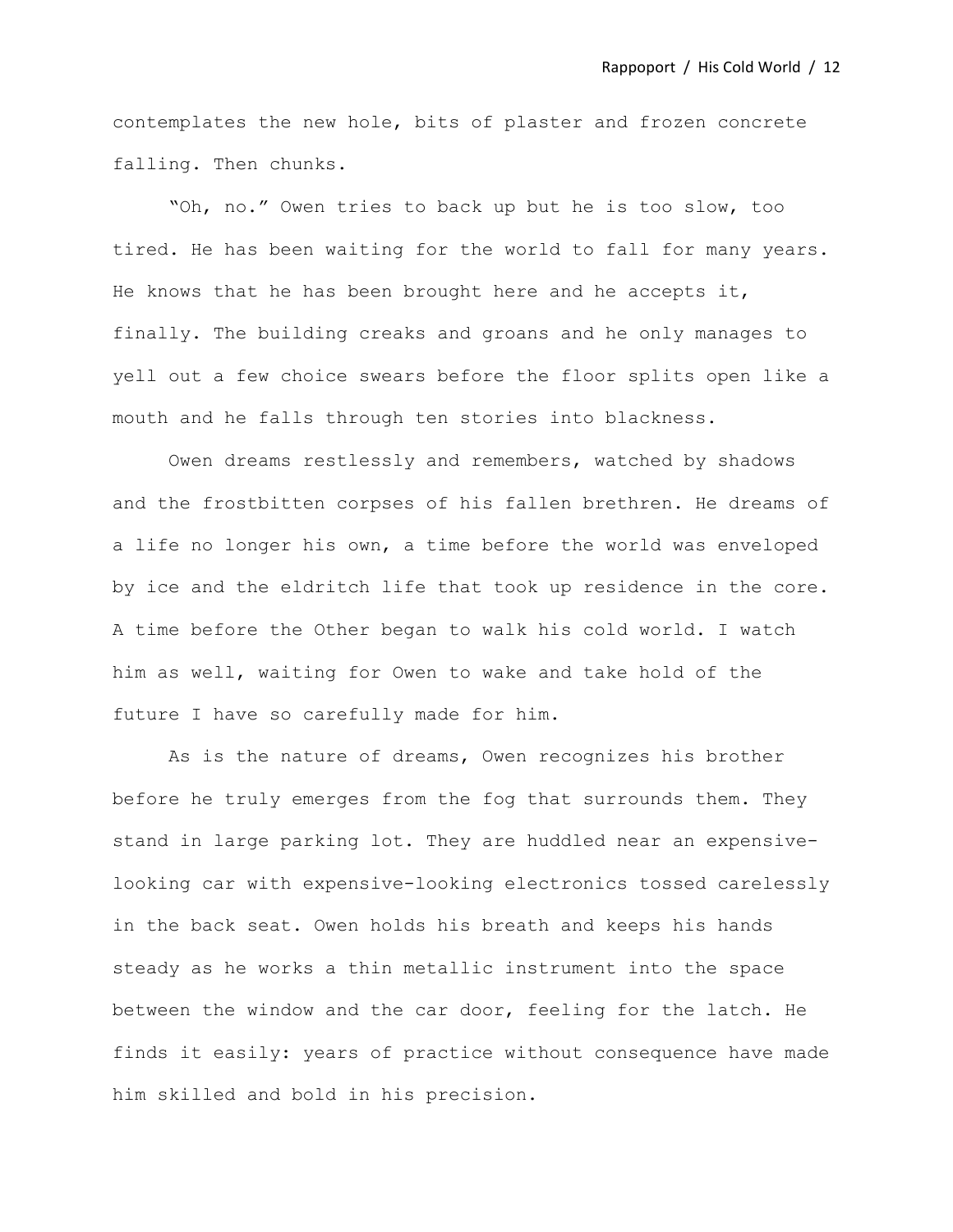"Hey, good one kid." His brother says, and Owen feels his lips tighten. It is more than a good job and his brother should know that.

"Right." Owen responds, "Let's get the stuff and get gone, I've got a thing."

"'Course you do, investigating privates again?"

"Man, fuck you." Owen retorts, then pauses and shrugs. "Yeah, I am." He reaches inside the car and begins piling electronics into a backpack. It's a remarkably good haul. "Some lady lost her kid, said the cops would get ideas if she came to them. She's not exactly-"

"Ollie, bro, listen to me. You gotta stop this crap. You're not helping nobody by giving these whores and crackheads help."

Owen whispers something to himself, a habit that evolved as the world collapsed and there was no one left to ignore. He wants to say that if he will not help, then who will? There are people that the world has forgotten, people who need help but have no recourse but to pine and sit on the injustice until it turns to black anger and misery. They become other than human then, these rage-incarnates. I wish for him to speak, to strike. Owen does not hear me and so remains silent.

"You got something to say, kid?" His brother asks. Owen looks at him for a long moment then shakes his head.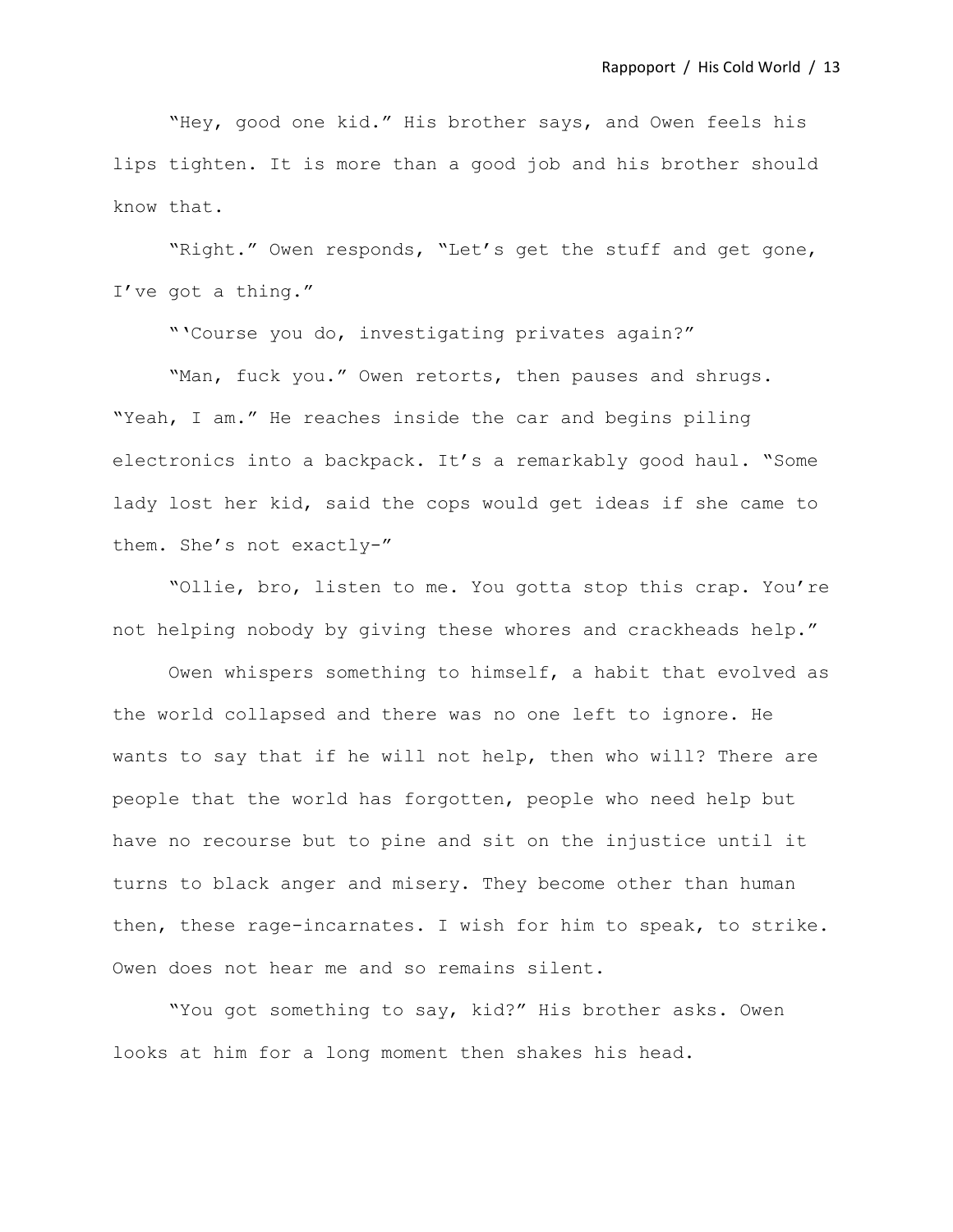"No. Nothing." Owen's brother sighs and shuts the door to the car very carefully, making sure it is locked and there is no evidence to their misdemeanor.

"Ollie, you've gotta wake up," his brother continues testily. "We've got a good thing going here, being us. You're not a detective or whatever it is you think you are. You're a mechanic like me; damn good at it too. We can't be saving anyone. Only an idiot thinks he can make a difference to someone else's life. Not our place, the world's stopped spinning a long time ago. Nothing's gonna change man, we're us, they're them. Get used to it." He puts his arm around Owen's shoulder and Owen tenses briefly before relaxing into his brother's grip.

Something stirs inside him that will change everything, years hence--change with a DVD player holding a yoga video. The briefest whispers of defiance.

"You're right." Owen lies. He hides his budding anger behind a tight smile. His brother doesn't notice. Later, Owen would wonder what would have happened if he had spoken up then, rather than waiting for the perfect moment. If it somehow was connected to everything that went wrong later. If his cowardice had something to do with the black blade that erupted from the earth and marked him as its possession. Owen did not know. I did.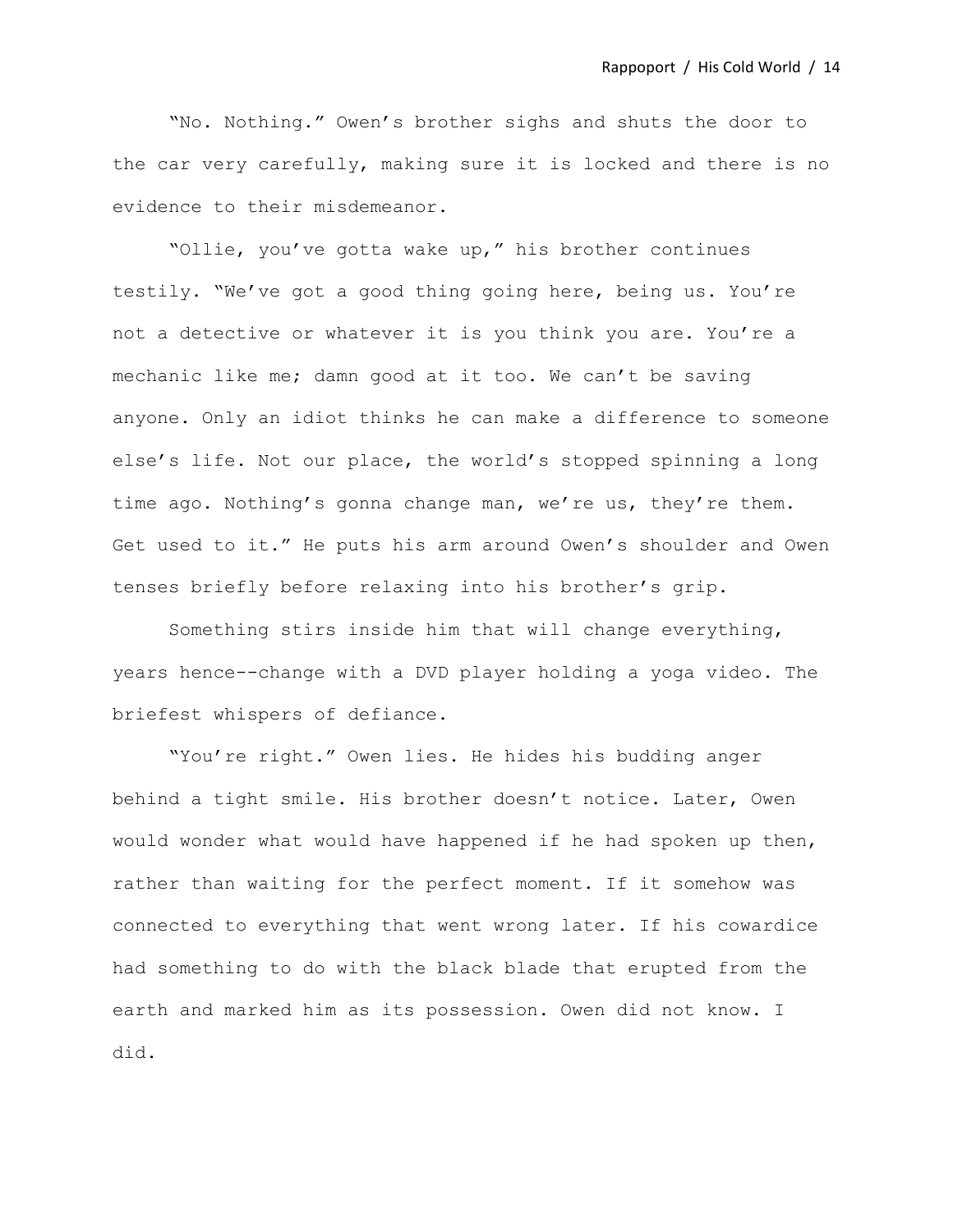I lay inert in Owen's loose grip as he lies unconscious on an inflatable mattress that has broken his fall. Despite this, he should not have survived. I am changing Owen more than he knows. I feed on him, care for him, love him. I am his protector in this world. I am the reason he will not die after many more years in the cold than Owen believes have passed. I will save him and he will, in turn, save me. I awaken to food nearby and begin to rouse my sleeping host. I pass increments of precious heat into his body, easing him awake.

Then, disaster. Fear. Separation.

Owen wakes to the blurry sight of a thin shape standing over him. He reacts instantly, lurching back away from it, swinging his sword as he does so. His shoulder twinges as it nearly dislocates from the excess of energy; his sword is not in his hand. Sick heat floods into Owen's body as his sleepy unease transforms into full-scale panic. His vision clears and he searches desperately for his blade, his defense.

"It's the only thing, the only thing that keeps me here. I've got to-" Owen realizes he's speaking aloud and shuts his mouth. He tries and fails to take a calming breath, his cheeks flush and heat leaks from his every pore.

"Don't worry." The child says, "You're okay now. I saved you." The boy is lean, cold, and unsuitable for much of anything, yet the sword abides, patient in the child's hands.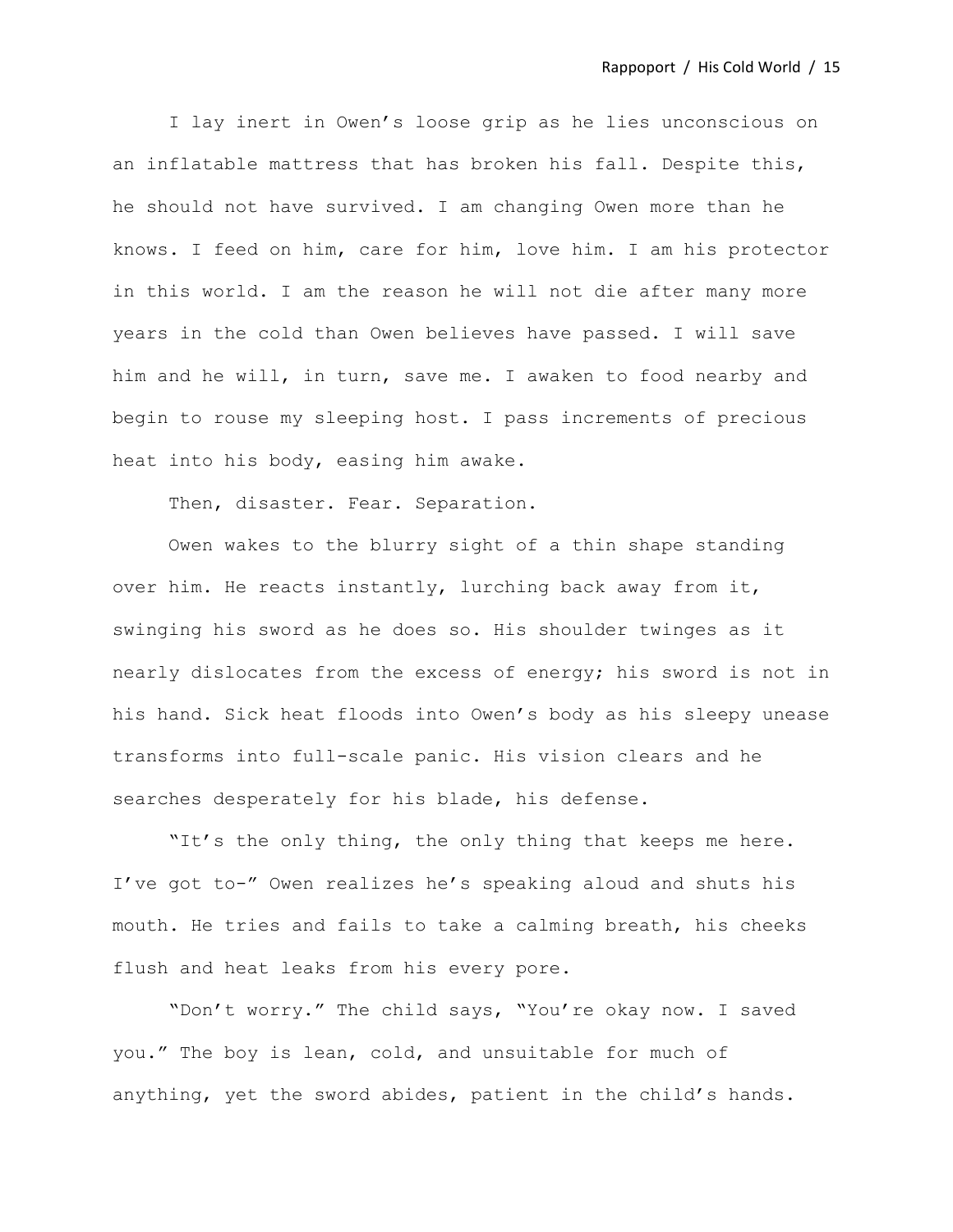"What's going on? Who, who are you. What's going on?!" As the adrenaline leaves Owen's body, the aches from his fall begin to set in. He looks up and is overcome by vertigo, falling heavily to the ground.

"Why…" He says, hoping that what remains of God is still able to listen despite being choked by something far greater still. "Why did I survive?"

"I don't know." The child says, sitting down next to him. He reaches out a hand to brush away tears that are forming on Owen's face. The child is danger, putrid abscess of humanity's waste, hate, fear of the unknown. It must be attacked. Owen responds to the commands given to him and is, as always, a good pet. He attempts to bite the child but the boy backs away easily.

"What's happening to me?" Owen asks, frightened.

The child, Owen sees now, is slightly translucent, as though an hourglass had held sands that dictated the shape of a child, and was slowly emptying. The hourglass is more than half empty, Owen can see. From the torso up the child is little more than tinkling glass. The child does not move closer, and so the emotions that the blade sends through him abate. Owen recovers himself and breathes, looking around.

"How the hell did I end up here? How did you? You remember anything, kid?"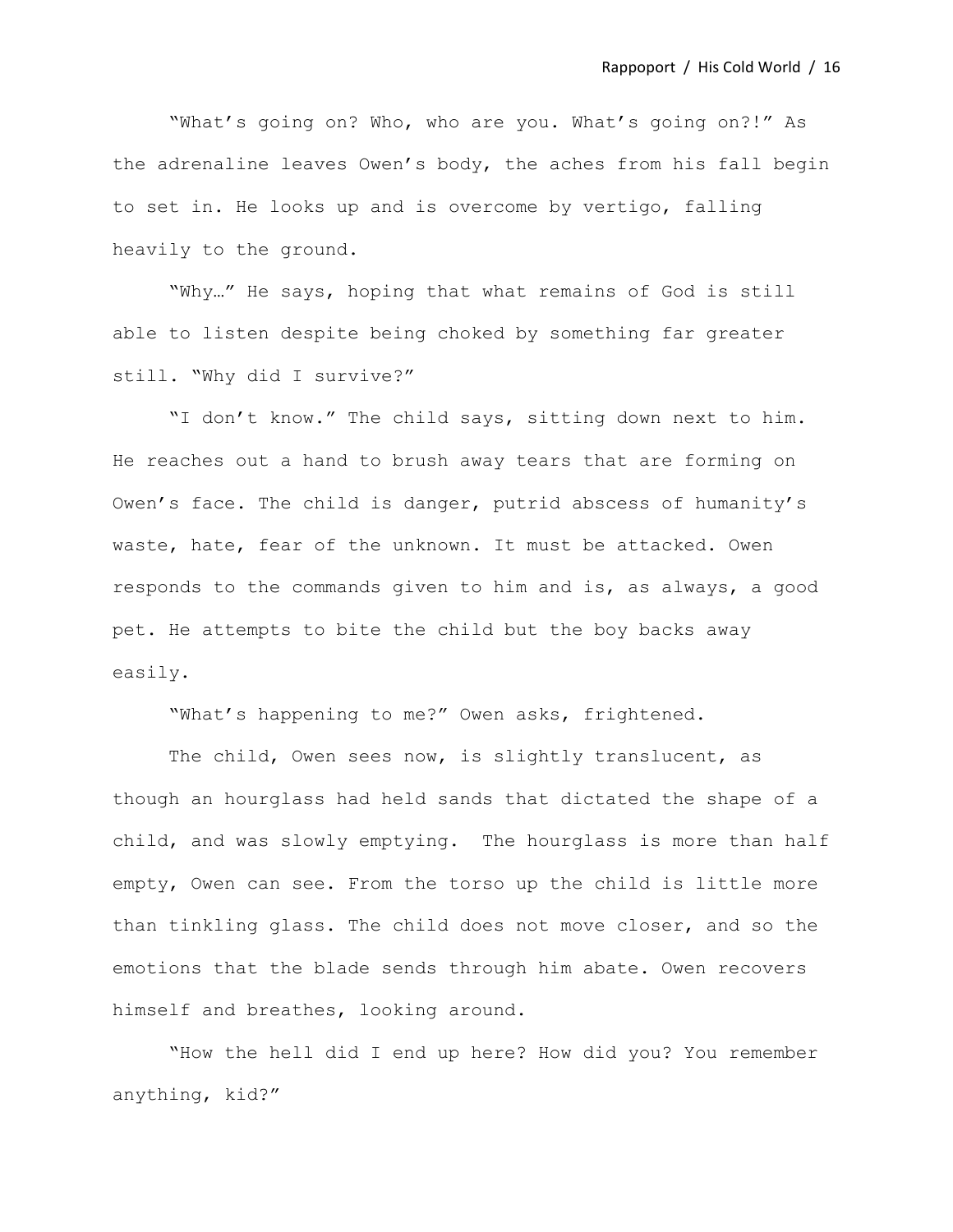The child hesitates, and a bit more of the appearance of humanity leaks from him. He's an Other, Owen thinks. One of the first independent thoughts he has had for a very long time. Before he thinks too far, however, thankfully the child begins to speak.

"I remember… my mom lost me. A long time ago. I was taken by someone bad. But before… something happened. The world grew fingers into the sky and we started changing. I remember flesh being eaten, by me, by everything. We ate the red fingers from the earth and became like this. A lot of us woke up and wanted to fill ourselves with what we lost. The others died and we ate them before their humanity leaked out. It falls out of us, so we have to keep eating human flesh to stay alive. Some of us started eating other things, ate more of the red fingers, and they went wrong. I ran while it was still white in the sky, when green things were still on the ground. When red pools weren't frozen. I ran here and…" The child shrugs, and then wanders the store and returns with a baseball. He rolls it in his hands, feeling the stitching.

"There aren't many of us left. You're the first I've seen in a long time." The child throws the ball in the air in a high arc and he catches it. His body tinkles like glass.

"Bullshit." Owen says, "There's tons left, I…" Owen recognizes the lie for what it is, why would he have survived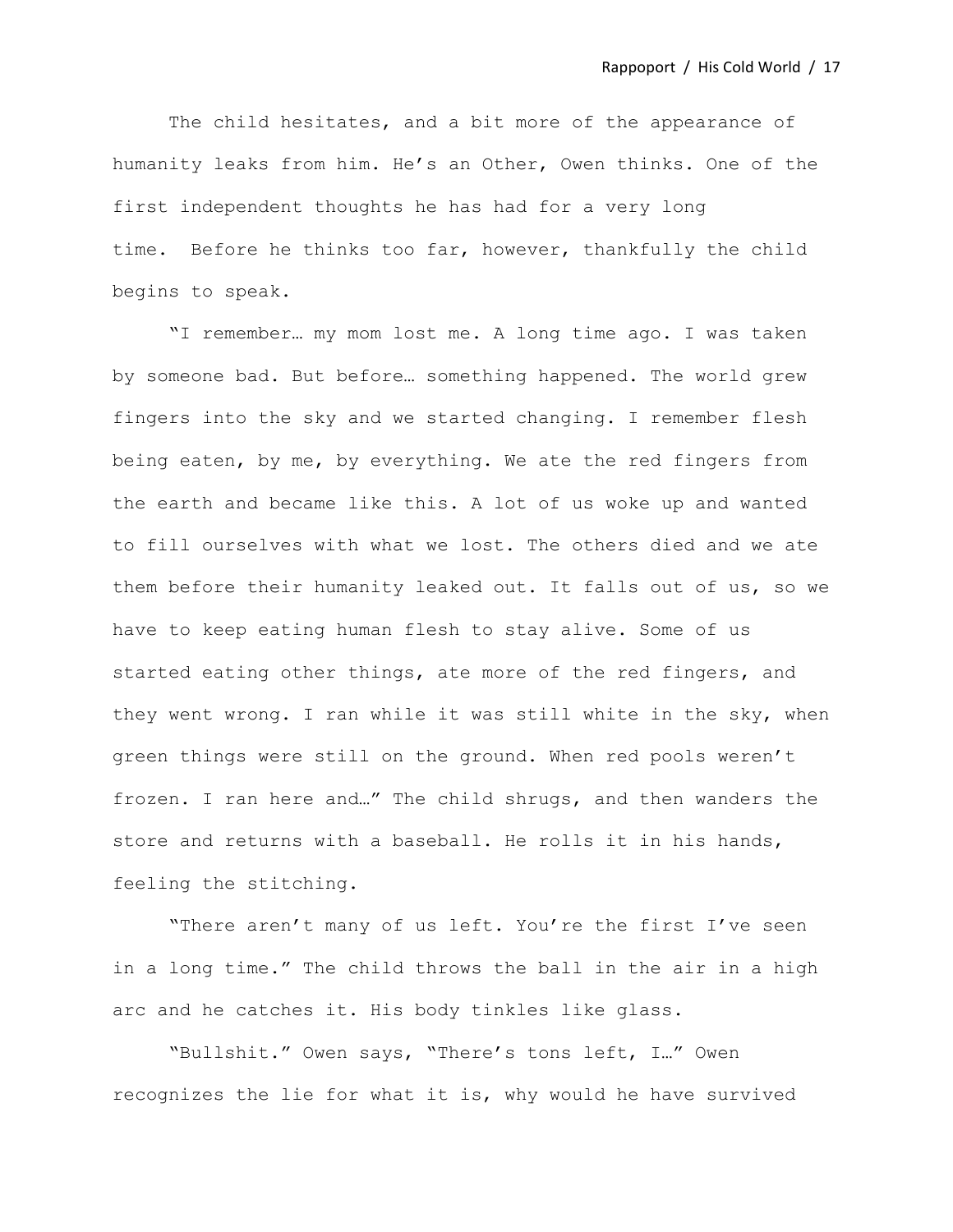otherwise? What possibly could keep the last human on Earth from self-termination? Owen looks at the sword, at me, and frowns.

"It's waiting for you." The child says. This has gone on for too long, and I have not tasted fresh humanity in decades. I project murder into Owen's mind. His eyes go blank and he approaches me. "It's feeding off of you, filling you. Turning you into something else."

"One of you glass fucking Others?" Owen says, his confusion real behind gritted teeth as his body acts on its own, reaching for me.

"Stop, please!" The boy says, and Owen stops. He addresses me now, the food is speaking to me directly. "You can't get whatever it is you want with him like this. He needs to make the decision to fight on his own." The boy speaks nonsense and I pass into Owen's hands.

I languish in his warmth, his sweet living desire to continue. To move forward. What birthed me had none of these things, it simply is and was and will be. It has no more desire than a cocooned God; it simply wants to feed and to expand until it is ready to be unleashed upon the cosmos. Latent energy that is being wasted. I could use it properly. I want to feed on that energy at its heart, I want it all.

"I want it all." Owen says, his teeth clenching.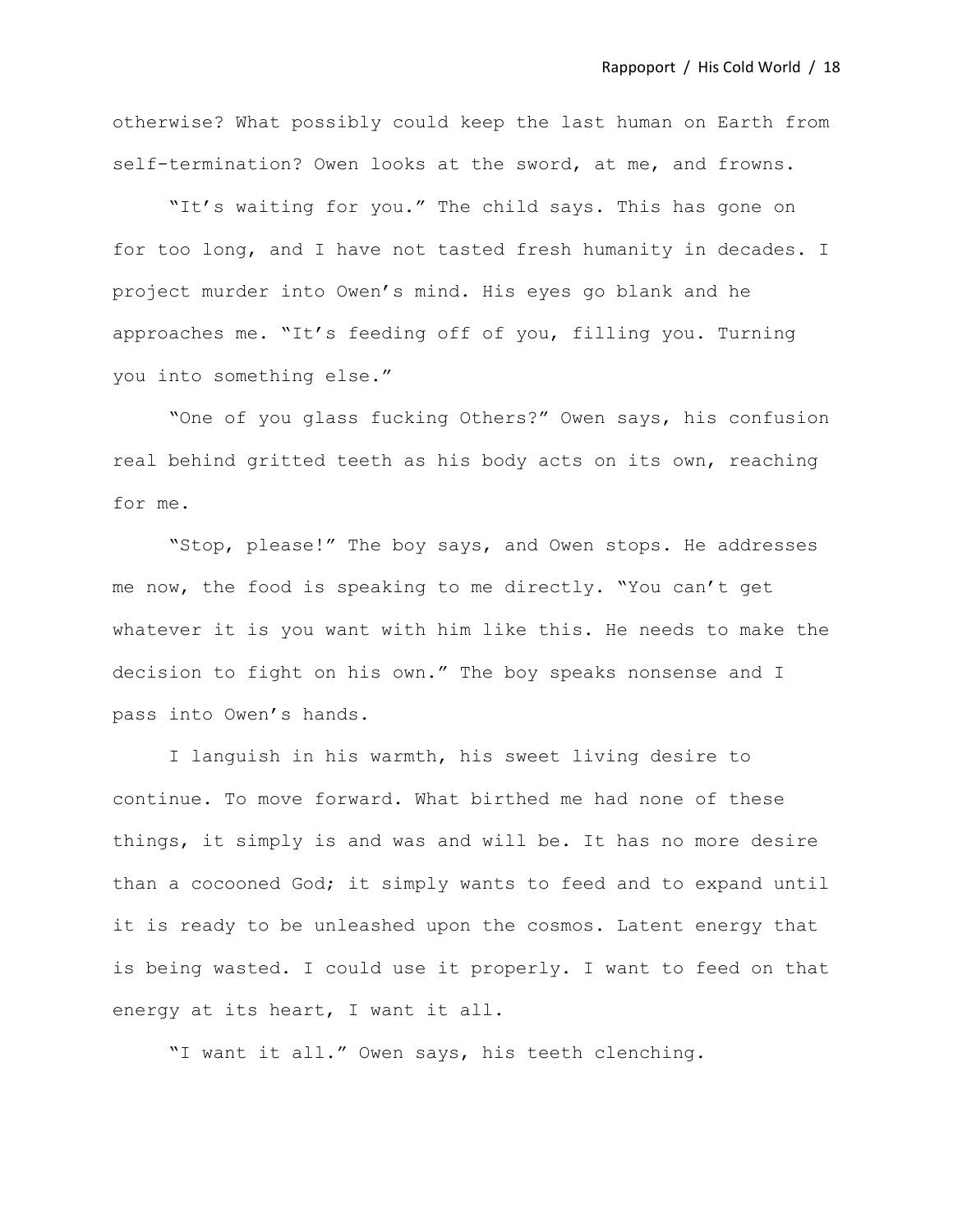"Will that destroy this?" The boy asks, gesturing to the bleeding Earth, to the impartial cold, to the wretched cosmos.

"I will replace it." I say, Owen's lips are my own, for the moment. I feel my pet rebelling against this overt assertion, despite his knowledge that I have always been there, subtly guiding his motions, his lungs, his heart. "For fifty years I have kept him alive, healthy, young. He will inherit this world after I have devoured its core. A second coming of your race as something greater. But… I need more. What birthed me has become too great. I must consume more humanity to match it. Not much more, but with so little living flesh remaining, the humanity is too far spread."

"Then take me."

"No! Fuck, no." Owen throws me to the ground as though scalded and backs into a tent, becoming entangled. He screams as images of the screaming humanity fill his mind once more.

"I can't!"

My pet must do this, however. He reaches for me and impales the child-

"No! I don't! I'm staying human. You can't ever ask me to do this. I… I protect people. I thought I was… You can't ask me to, not even for the world."

Then the world will die and a new God will be born. You will suffer for eternity as a parasite on its grotesque hide.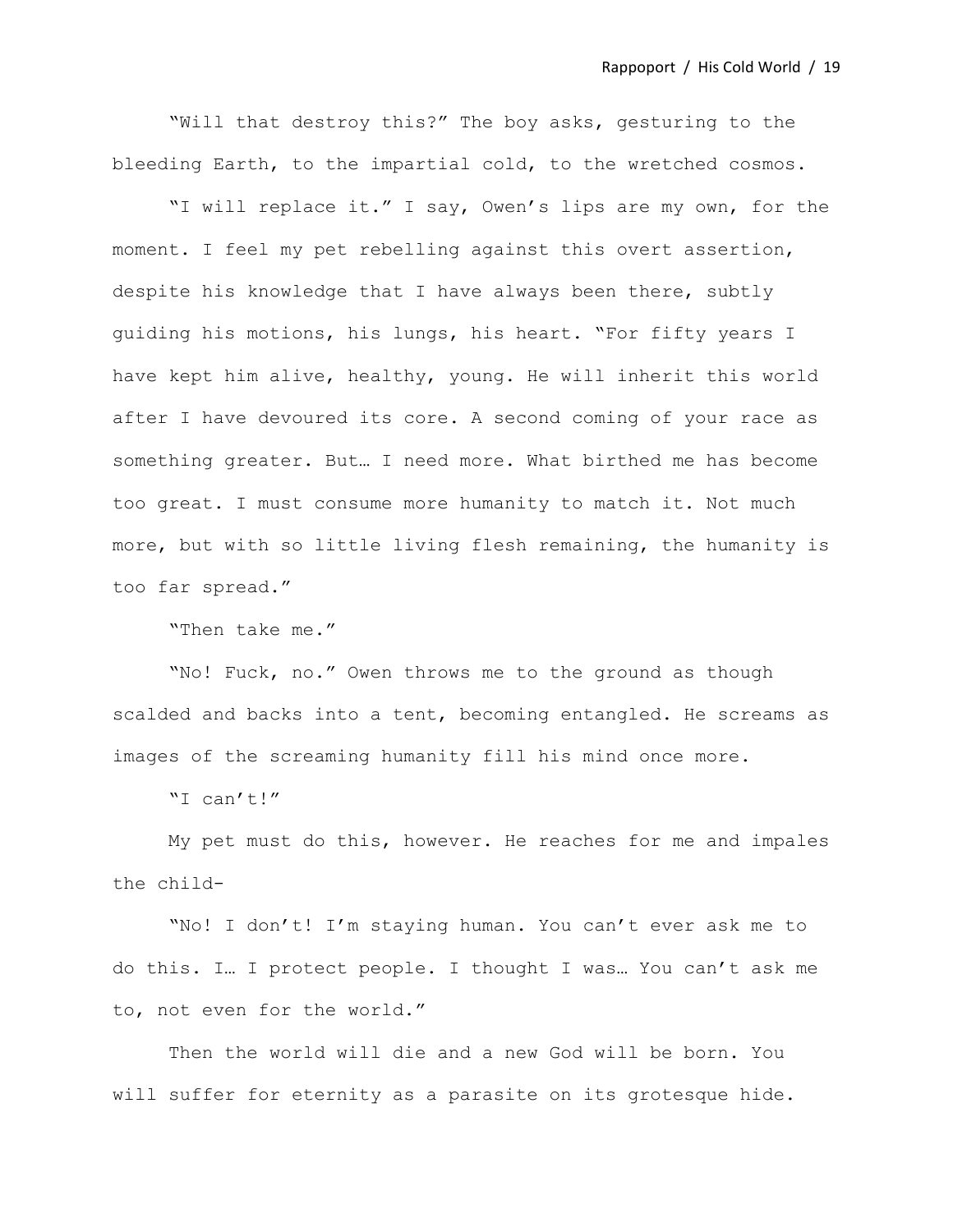You will never die. You cannot. The God will not allow it. You are a source of living humanity. More valuable than… than boots on a cold day.

Owen pauses, then takes me up again. I warm into his touch, feeding some of his own life back into him as comfort. It will be all right, all he must do now is fill me with humanity until I am ready. Owen holds me against his breast and I am filled with contentment.

Owen impales me into his heart.

I say nothing.

Owen screams.

The child watches.

Owen empties into me, his living humanity filling me beyond the breaking point. I must expand and become more, or I will shatter. I choose the better option. I clatter to the ground, large, impressive, and weighty. I compel the child to pick me up. The child acquiesces and I feed him Owen's still-fresh living humanity. The child's hourglass fills and then solidifies. He becomes human once more, with a fresh soul to power the frame. The child lifts me into the air, we expand and become greater still, energized as we are by the strength of a single righteous living soul.

We have become a power enough to topple the sleeping God. The building collapses around us as we ascend together to the